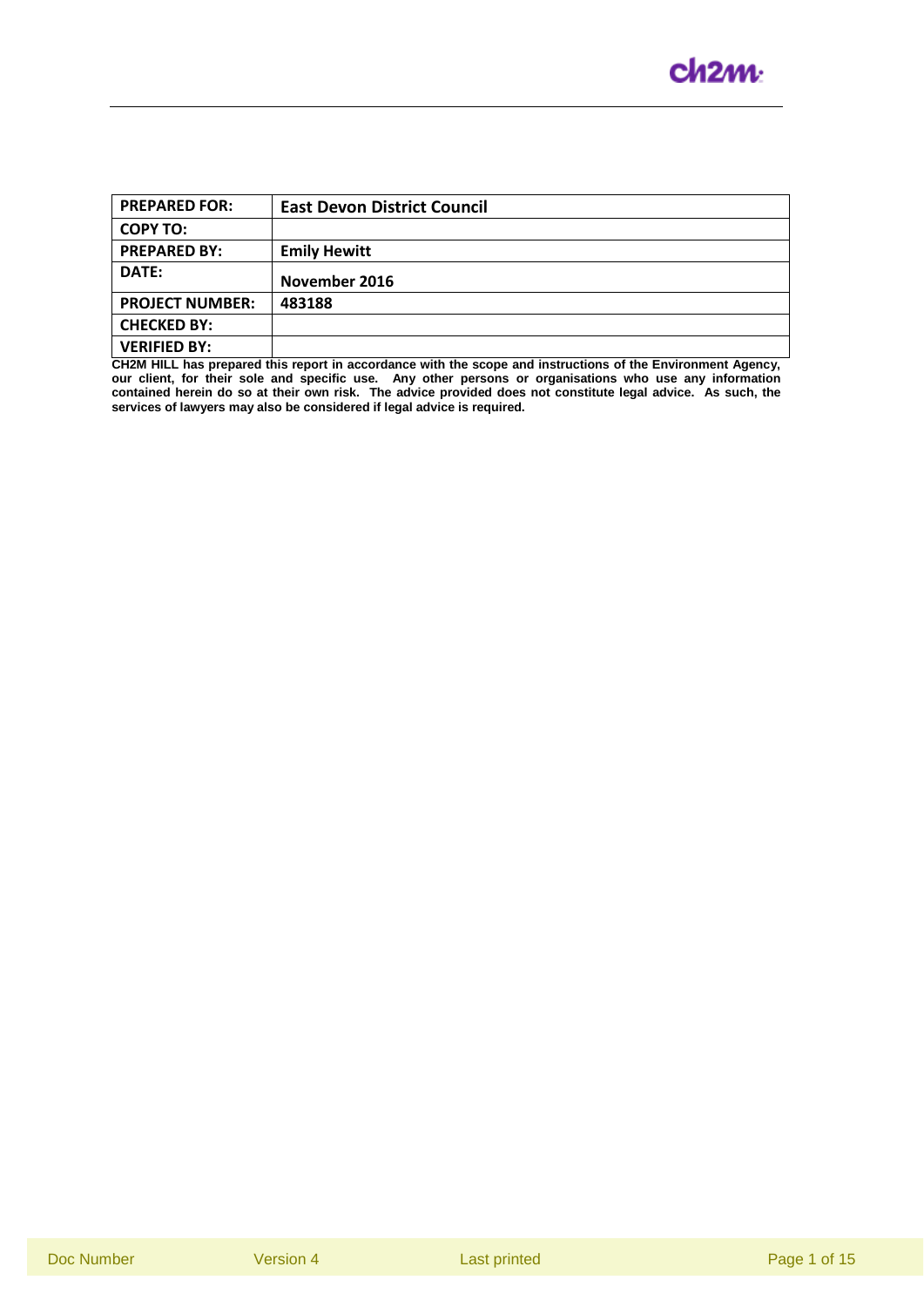### THIS DOCUMENT IS BEING SENT: - *FOR INFORMATION ONLY / FOR CONSULTATION.*

#### **Form HR01: Proforma for new applications within Stage 2 criteria.**



ENVIRONMENT<br>AGENCY

## **Environment Agency record of assessment of likely significant effect on a European site (Stage 2)**

| <b>PARTA</b>       |                                                                                                                                                                                                                                                                                                                                                                                                                                                                                                                                                                                                                                                                                             |
|--------------------|---------------------------------------------------------------------------------------------------------------------------------------------------------------------------------------------------------------------------------------------------------------------------------------------------------------------------------------------------------------------------------------------------------------------------------------------------------------------------------------------------------------------------------------------------------------------------------------------------------------------------------------------------------------------------------------------|
| 1. Type of         | Plan                                                                                                                                                                                                                                                                                                                                                                                                                                                                                                                                                                                                                                                                                        |
| permission/activit |                                                                                                                                                                                                                                                                                                                                                                                                                                                                                                                                                                                                                                                                                             |
| у:                 |                                                                                                                                                                                                                                                                                                                                                                                                                                                                                                                                                                                                                                                                                             |
| 2. Agency          |                                                                                                                                                                                                                                                                                                                                                                                                                                                                                                                                                                                                                                                                                             |
| reference no:      |                                                                                                                                                                                                                                                                                                                                                                                                                                                                                                                                                                                                                                                                                             |
| 3. National Grid   | SY129873                                                                                                                                                                                                                                                                                                                                                                                                                                                                                                                                                                                                                                                                                    |
| reference:         |                                                                                                                                                                                                                                                                                                                                                                                                                                                                                                                                                                                                                                                                                             |
| 4. Site reference: | Sidmouth, Devon (Figures 1a, 1b and 2, Appendix A)                                                                                                                                                                                                                                                                                                                                                                                                                                                                                                                                                                                                                                          |
| 5. Brief           | The Sidmouth & East Beach Management Plan (BMP) covers the coastline of                                                                                                                                                                                                                                                                                                                                                                                                                                                                                                                                                                                                                     |
| description of     | Sidmouth, Devon, from Jacob's Ladder Beach, in the west, to East Beach, in the                                                                                                                                                                                                                                                                                                                                                                                                                                                                                                                                                                                                              |
| proposal:          | east, as well as the western bank of the River Sid up to the weir, as illustrated in<br>Figures 1a and 1b (Appendix A). The open coast area covered by this BMP is<br>the responsibility of East Devon District Council (EDDC), whilst the River Sid<br>western wall is the responsibility of the Environment Agency. In addition, Plymouth<br>Coastal Observatory (PCO) undertakes coastal monitoring of the area as part of<br>the South West Strategic Regional Coastal Monitoring Programme (SWRCMP),<br>whilst Devon County Council maintain the Alma Bridge and South West Water<br>maintain on outfall that extends offshore from a point adjacent to the mouth of the<br>River Sid. |
|                    | The key objective of this BMP is to:                                                                                                                                                                                                                                                                                                                                                                                                                                                                                                                                                                                                                                                        |
|                    | Manage the risk of coastal flooding and erosion to property and other assets<br>sustainably, whilst recognising and managing the environmental and amenity<br>implications of doing so in the immediate future and future long term (100 year)                                                                                                                                                                                                                                                                                                                                                                                                                                              |
|                    | The BMP is aimed to:                                                                                                                                                                                                                                                                                                                                                                                                                                                                                                                                                                                                                                                                        |
|                    | Inform, guide and assist the responsible authorities and organisations in managing<br>the beach and associated hard coastal defences to ensure that the risk of coastal<br>flooding and erosion to properties and other assets along the BMP frontage<br>continues to be:<br>• managed sustainably,<br>• whilst recognising and managing the environmental (Figure 2, Appendix<br>A) and amenity implications of doing so                                                                                                                                                                                                                                                                   |
|                    | Flood and Erosion Risk Solution<br>The BMP has concluded that to manage the risk of flooding and erosion in this<br>location, an adequate beach is required to be maintained along the BMP frontage.<br>With the following being proposed:<br>future new structures constructed.<br>supported by (and in support of) adequate maintenance of the existing<br>$\bullet$<br>hard defence/control structures                                                                                                                                                                                                                                                                                   |
|                    | Extensive appraisals of different options for the solution have concluded with a<br>preferred option. The preferred option is the focus of this HRA screening<br>assessment.                                                                                                                                                                                                                                                                                                                                                                                                                                                                                                                |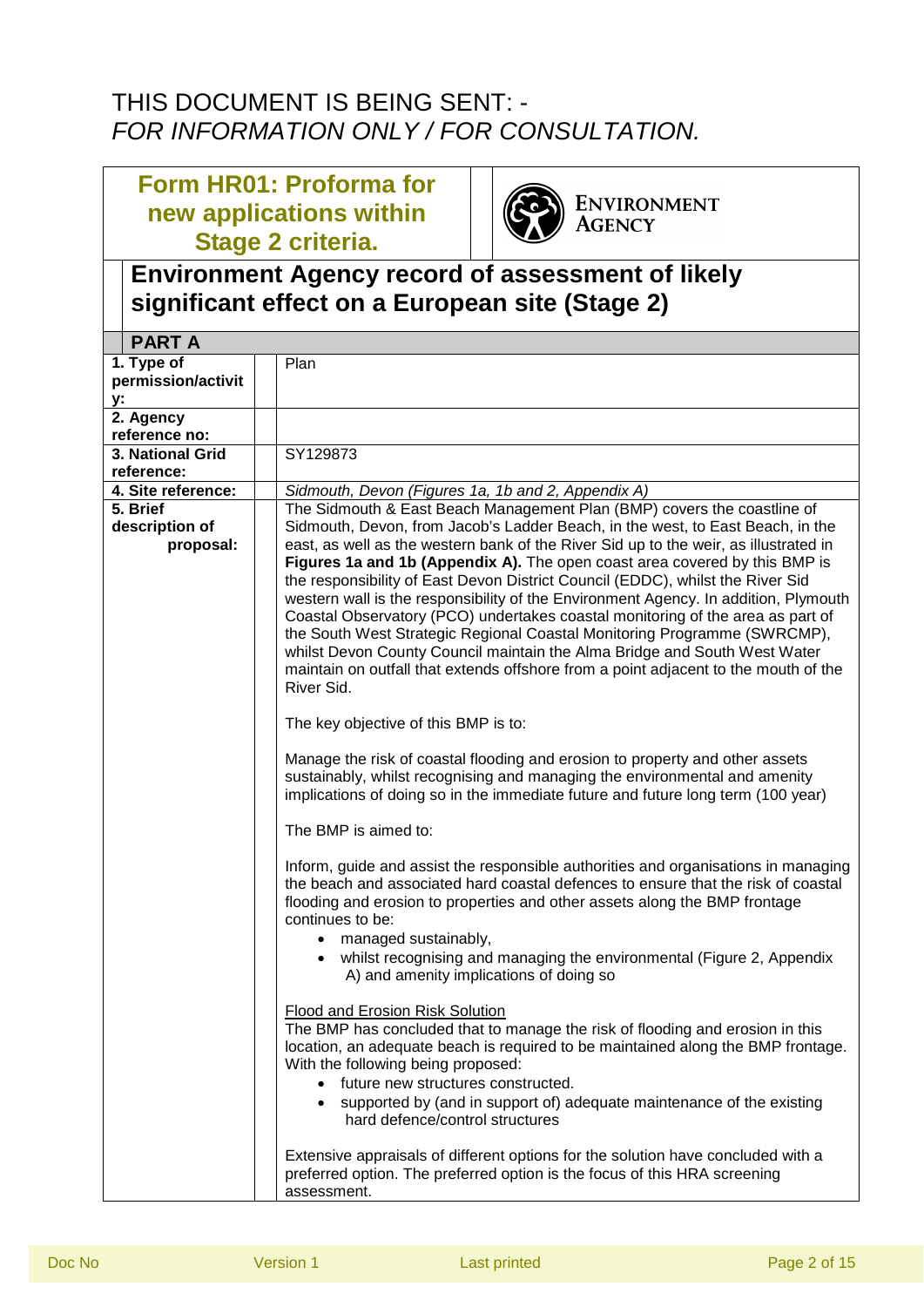|                                 | Preferred option                                                                                                                                                                                                                                                                                                                                                                                                                                                                                                                                                                                                                                                                                                                                                                                                                                                                                                                                                                                                                                                                                                                       |  |
|---------------------------------|----------------------------------------------------------------------------------------------------------------------------------------------------------------------------------------------------------------------------------------------------------------------------------------------------------------------------------------------------------------------------------------------------------------------------------------------------------------------------------------------------------------------------------------------------------------------------------------------------------------------------------------------------------------------------------------------------------------------------------------------------------------------------------------------------------------------------------------------------------------------------------------------------------------------------------------------------------------------------------------------------------------------------------------------------------------------------------------------------------------------------------------|--|
|                                 | The preferred option for the Sidmouth and East beach BMP consists of 1) short<br>term: initial maintenance works which are proposed immediately 2) Preferred long<br>term option: construction of new beach structures and modification of existing<br>structures These will consist of:<br>Initial and ongoing maintenance works<br>$\bullet$<br>(to be undertaken immediately whilst the preferred option scheme details are<br>being designed/developed)<br>In the immediate future repairs to the seaward end of the training wall is<br>$\circ$<br>proposed (which is at imminent risk of failure)<br>Maintenance of the existing defences at Jacob's Ladder Beach and<br>$\circ$<br>Connaught Gardens (around Chit Rocks).<br>Ongoing recycling of sediment along Sidmouth Town Beach<br>$\circ$<br>Modification of existing structures; and construction of new structures<br>(to improve sediment transport between Sidmouth Town Beach and East<br>Beach (and enable access for future beach management at East Beach))<br>New structure(s)<br>Construction of one or two new rock groynes along East Beach over a<br>$\circ$ |  |
|                                 | distance of up to 200m east of the River Sid                                                                                                                                                                                                                                                                                                                                                                                                                                                                                                                                                                                                                                                                                                                                                                                                                                                                                                                                                                                                                                                                                           |  |
|                                 | Modification to existing structures<br>modifying the length of the seaward end of the River Sid training wall<br>$\circ$<br>modifying the length of the seaward end of the East Pier rock groyne<br>$\circ$                                                                                                                                                                                                                                                                                                                                                                                                                                                                                                                                                                                                                                                                                                                                                                                                                                                                                                                            |  |
|                                 | This long-term option is in line with the SMP policies for Sidmouth and will be<br>subject to further more detailed investigation within the next 1 to 2 years to<br>develop the option to scheme level detail (with supporting EIA) and ultimately<br>construction subject to consent approval and funding contributions being<br>achieved.                                                                                                                                                                                                                                                                                                                                                                                                                                                                                                                                                                                                                                                                                                                                                                                           |  |
| 6. European site<br>name(s) and | Sidmouth-to-West-Bay-Special Area of Conservation (UK0019864)                                                                                                                                                                                                                                                                                                                                                                                                                                                                                                                                                                                                                                                                                                                                                                                                                                                                                                                                                                                                                                                                          |  |
| status:                         | Lyme Bay and Torbay Special Area of Conservation (UK0030372)                                                                                                                                                                                                                                                                                                                                                                                                                                                                                                                                                                                                                                                                                                                                                                                                                                                                                                                                                                                                                                                                           |  |
| 7. List of interest             | Sidmouth-to-West-Bay-SAC:                                                                                                                                                                                                                                                                                                                                                                                                                                                                                                                                                                                                                                                                                                                                                                                                                                                                                                                                                                                                                                                                                                              |  |
| features:                       | The SAC is designated under Article 4 (4) of the Directive (92/43/EEC) as it hosts<br>the following:                                                                                                                                                                                                                                                                                                                                                                                                                                                                                                                                                                                                                                                                                                                                                                                                                                                                                                                                                                                                                                   |  |
|                                 | Annex I habitats that are a primary reason for selection of this site are:                                                                                                                                                                                                                                                                                                                                                                                                                                                                                                                                                                                                                                                                                                                                                                                                                                                                                                                                                                                                                                                             |  |
|                                 | 1230 Vegetated sea cliffs of the Atlantic and Baltic Coasts                                                                                                                                                                                                                                                                                                                                                                                                                                                                                                                                                                                                                                                                                                                                                                                                                                                                                                                                                                                                                                                                            |  |
|                                 | 9180 Tilio-Acerion forests of slopes, screes and ravines *priority feature                                                                                                                                                                                                                                                                                                                                                                                                                                                                                                                                                                                                                                                                                                                                                                                                                                                                                                                                                                                                                                                             |  |
|                                 | <u>The Habitats Directive Annex I habitats present as a qualifying feature, but not a</u><br>primary reason for selection of this site:                                                                                                                                                                                                                                                                                                                                                                                                                                                                                                                                                                                                                                                                                                                                                                                                                                                                                                                                                                                                |  |
|                                 | 1210 Annual vegetation of drift lines                                                                                                                                                                                                                                                                                                                                                                                                                                                                                                                                                                                                                                                                                                                                                                                                                                                                                                                                                                                                                                                                                                  |  |
|                                 | Conservation objectives:                                                                                                                                                                                                                                                                                                                                                                                                                                                                                                                                                                                                                                                                                                                                                                                                                                                                                                                                                                                                                                                                                                               |  |
|                                 | With regard to the SAC and the natural habitats and/or species for which the site<br>has been designated (the 'Qualifying Features' listed above), and subject to<br>natural change;                                                                                                                                                                                                                                                                                                                                                                                                                                                                                                                                                                                                                                                                                                                                                                                                                                                                                                                                                   |  |
|                                 | Ensure that the integrity of the site is maintained or restored as appropriate, and                                                                                                                                                                                                                                                                                                                                                                                                                                                                                                                                                                                                                                                                                                                                                                                                                                                                                                                                                                                                                                                    |  |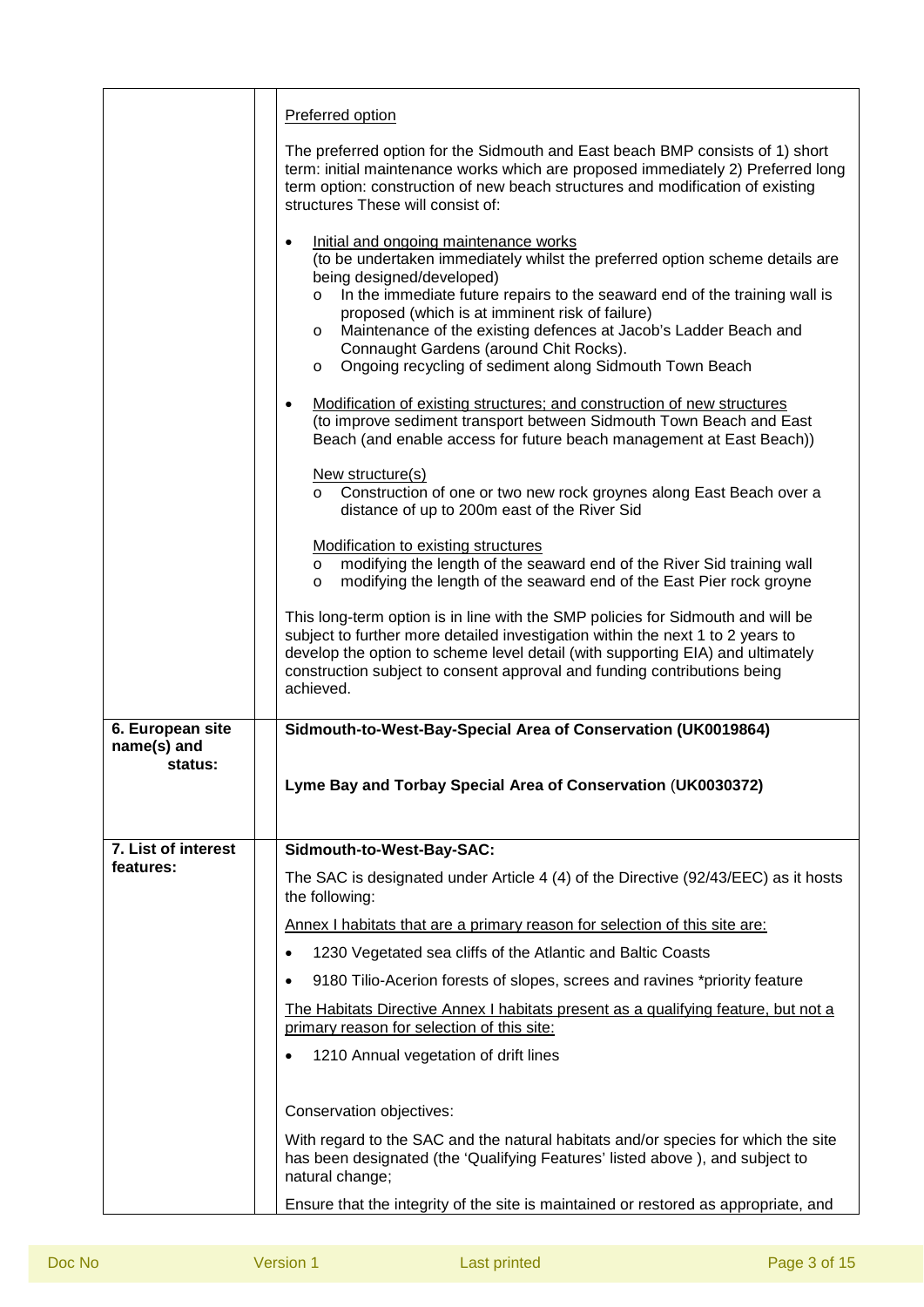|           | ensure that the site contributes to achieving the Favourable Conservation Status<br>of its Qualifying Features, by maintaining or restoring;                                                                                                                                                                                                                                            |
|-----------|-----------------------------------------------------------------------------------------------------------------------------------------------------------------------------------------------------------------------------------------------------------------------------------------------------------------------------------------------------------------------------------------|
|           | The extent and distribution of qualifying natural habitats                                                                                                                                                                                                                                                                                                                              |
| $\bullet$ | The structure and function (including typical species) of qualifying<br>natural habitats,                                                                                                                                                                                                                                                                                               |
|           | The supporting processes on which qualifying natural habitats rely                                                                                                                                                                                                                                                                                                                      |
|           | The designated features are also described in the Sidmouth to West Bay Site<br>Improvement Plan (SIP) (Natural England. 2014) along with issues affecting them<br>which may be relevant to this BMP such as:                                                                                                                                                                            |
|           | Inappropriate coastal management:                                                                                                                                                                                                                                                                                                                                                       |
| $\bullet$ | Although the World Heritage Site covers the earth science interests, these are<br>closely linked to the biological quality of the site and the underpinning coastal<br>management issues are similar.                                                                                                                                                                                   |
| $\bullet$ | The role of the Shoreline Management Plan and subsequent strategies is<br>important, and policies for no active intervention, or for restoration of coastal<br>processes are essential for the biological interest to be maintained. To enable<br>coastal adaptation of human assets, there needs to be a strong partnership of<br>all relevant organisations and planning authorities. |
| $\bullet$ | Develop closer working with land owners and other parties reinforcing the<br>need for consents and Habitat Regulations Assessment for any new coastal<br>defences or repairs to existing unconsented works.                                                                                                                                                                             |
|           | Vehicles:                                                                                                                                                                                                                                                                                                                                                                               |
|           | Motor boats being parked on the beach could leak oil and fuel, and also                                                                                                                                                                                                                                                                                                                 |
| ٠         | vehicle pressure compacts sediments and shingle, and abrades developing<br>shingle vegetation.                                                                                                                                                                                                                                                                                          |
|           | <b>Lyme Bay and Torbay SAC</b>                                                                                                                                                                                                                                                                                                                                                          |
|           | The SAC is designated under Article 4 (4) of the Directive (92/43/EEC) as it hosts<br>the following:                                                                                                                                                                                                                                                                                    |
|           |                                                                                                                                                                                                                                                                                                                                                                                         |
|           | Annex I habitats that are a primary reason for selection of this site are:<br>1170 Reefs                                                                                                                                                                                                                                                                                                |
|           |                                                                                                                                                                                                                                                                                                                                                                                         |
|           | 8330 Submerged or partially submerged sea caves<br>Conservation objectives:                                                                                                                                                                                                                                                                                                             |
|           | With regard to the SCI and the natural habitats and/or species for which the site<br>has been designated (the 'Qualifying Features' listed above), and subject to<br>natural change;                                                                                                                                                                                                    |
|           | Ensure that the integrity of the site is maintained or restored as appropriate, and<br>ensure that the site contributes to achieving the Favourable Conservation Status<br>of its Qualifying Features, by maintaining or restoring;                                                                                                                                                     |
|           | The extent and distribution of qualifying natural habitats                                                                                                                                                                                                                                                                                                                              |
|           | The structure and function (including typical species) of qualifying<br>natural habitats,                                                                                                                                                                                                                                                                                               |
|           | The supporting processes on which the qualifying natural habitats rely                                                                                                                                                                                                                                                                                                                  |
|           | Natural England"s formal advice given under Regulation 35(3) of The<br>Conservation of Habitats and Species (Amendment) Regulations 2012:                                                                                                                                                                                                                                               |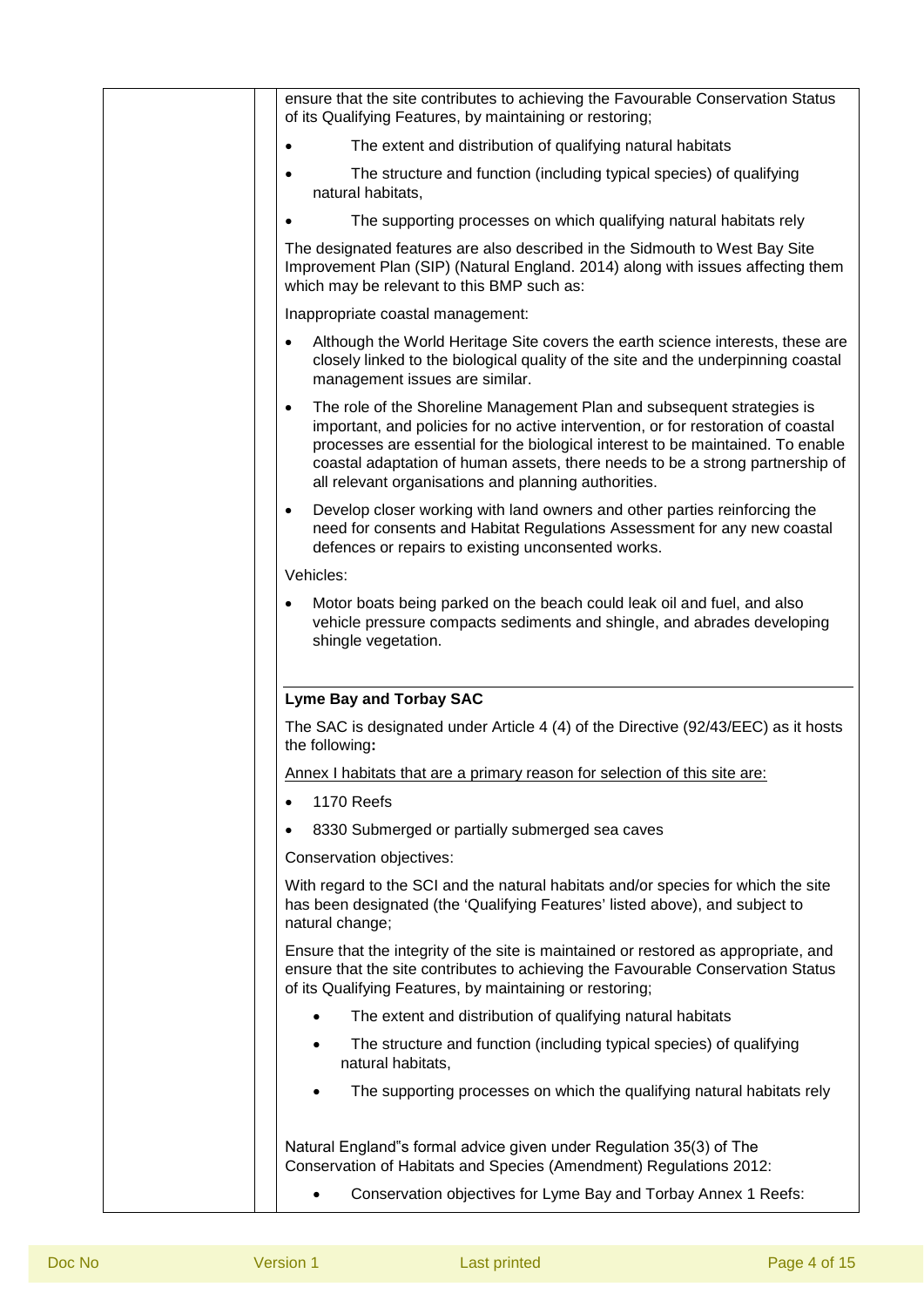| Subject to natural change, maintain or restore the reefs in/to favourable<br>condition, in particular the sub-features:                                                                                                                                 |                                                                                                            |                                                                                                                                                                                                                                                                                                                                                                                                                                                                                                                                                                                                                                                                                                                              |            |  |
|---------------------------------------------------------------------------------------------------------------------------------------------------------------------------------------------------------------------------------------------------------|------------------------------------------------------------------------------------------------------------|------------------------------------------------------------------------------------------------------------------------------------------------------------------------------------------------------------------------------------------------------------------------------------------------------------------------------------------------------------------------------------------------------------------------------------------------------------------------------------------------------------------------------------------------------------------------------------------------------------------------------------------------------------------------------------------------------------------------------|------------|--|
|                                                                                                                                                                                                                                                         | Bedrock reef communities<br>$\circ$                                                                        |                                                                                                                                                                                                                                                                                                                                                                                                                                                                                                                                                                                                                                                                                                                              |            |  |
| Stony reef communities<br>$\circ$                                                                                                                                                                                                                       |                                                                                                            |                                                                                                                                                                                                                                                                                                                                                                                                                                                                                                                                                                                                                                                                                                                              |            |  |
| Biogenic reef communities<br>$\circ$                                                                                                                                                                                                                    |                                                                                                            |                                                                                                                                                                                                                                                                                                                                                                                                                                                                                                                                                                                                                                                                                                                              |            |  |
|                                                                                                                                                                                                                                                         | The conservation objectives for Lyme Bay and Torbay Annex 1<br>Submerged or partially submerged sea caves: |                                                                                                                                                                                                                                                                                                                                                                                                                                                                                                                                                                                                                                                                                                                              |            |  |
|                                                                                                                                                                                                                                                         |                                                                                                            | Subject to natural change, maintain the submerged or partially submerged<br>sea caves in favourable condition.                                                                                                                                                                                                                                                                                                                                                                                                                                                                                                                                                                                                               |            |  |
|                                                                                                                                                                                                                                                         |                                                                                                            | Supplementary advice on conserving and restoring site features is also provided                                                                                                                                                                                                                                                                                                                                                                                                                                                                                                                                                                                                                                              |            |  |
| <b>No</b><br>8. Is the proposal<br>directly                                                                                                                                                                                                             |                                                                                                            |                                                                                                                                                                                                                                                                                                                                                                                                                                                                                                                                                                                                                                                                                                                              |            |  |
| connected with or                                                                                                                                                                                                                                       |                                                                                                            |                                                                                                                                                                                                                                                                                                                                                                                                                                                                                                                                                                                                                                                                                                                              |            |  |
| necessary to the<br>management of                                                                                                                                                                                                                       |                                                                                                            |                                                                                                                                                                                                                                                                                                                                                                                                                                                                                                                                                                                                                                                                                                                              |            |  |
| the site for nature                                                                                                                                                                                                                                     |                                                                                                            |                                                                                                                                                                                                                                                                                                                                                                                                                                                                                                                                                                                                                                                                                                                              |            |  |
| conservation?                                                                                                                                                                                                                                           |                                                                                                            |                                                                                                                                                                                                                                                                                                                                                                                                                                                                                                                                                                                                                                                                                                                              |            |  |
| What potential hazards are likely to affect the interest features? (Refer to relevant sensitivity<br>9.<br>matrix and only include those to which the interest features are sensitive). Are the interest<br>features potentially exposed to the hazard? |                                                                                                            |                                                                                                                                                                                                                                                                                                                                                                                                                                                                                                                                                                                                                                                                                                                              |            |  |
| <b>Sidmouth to West Bay SAC:</b>                                                                                                                                                                                                                        |                                                                                                            |                                                                                                                                                                                                                                                                                                                                                                                                                                                                                                                                                                                                                                                                                                                              |            |  |
| <b>Sensitive</b><br><b>Interest</b><br>Feature:                                                                                                                                                                                                         | <b>Conservation</b><br>objective                                                                           | Potential exposure to hazard and mechanism<br>of effect/impact if known:                                                                                                                                                                                                                                                                                                                                                                                                                                                                                                                                                                                                                                                     | LSE (Y/N)  |  |
| <b>Vegetated sea</b><br>cliffs of the<br><b>Atlantic and</b><br><b>Baltic Coasts</b>                                                                                                                                                                    | <b>Extent and</b><br>distribution                                                                          | Direct loss of habitat on cliff face from<br>construction of groynes, depending on<br>number and location. (To be determined at<br>detailed design stage.)<br>Increased stability of the cliff face may also<br>result in changes in extent and distribution of<br>component plant communities: Pioneer<br>communities of open cliff and seepages are<br>likely to reduce in extent, being replaced by later<br>successional stages and communities.<br>Plants that show a preference for more stable<br>conditions could establish, resulting in<br>competition with those communities currently<br>taking advantage of the extreme conditions. This<br>may result in the loss of some existing<br>communities and species. | <b>Yes</b> |  |
|                                                                                                                                                                                                                                                         | <b>Structure and</b><br>function<br>(including<br>typical<br>species)                                      | Changes in cliff erosion rates due to groyne<br>structure(s).<br>The aim of the preferred option is to reduce the<br>erosion rate at Salcombe Cliff by encouraging<br>the formation and retention of a beach. This<br>slowing of cliff erosion has the potential to<br>permanently alter the unique community of<br>plants present on the cliff as a result of the<br>current conditions (see above).<br>Quantifying changes in erosion rates has yet to<br>be determined through numerical modelling at                                                                                                                                                                                                                     | <b>Yes</b> |  |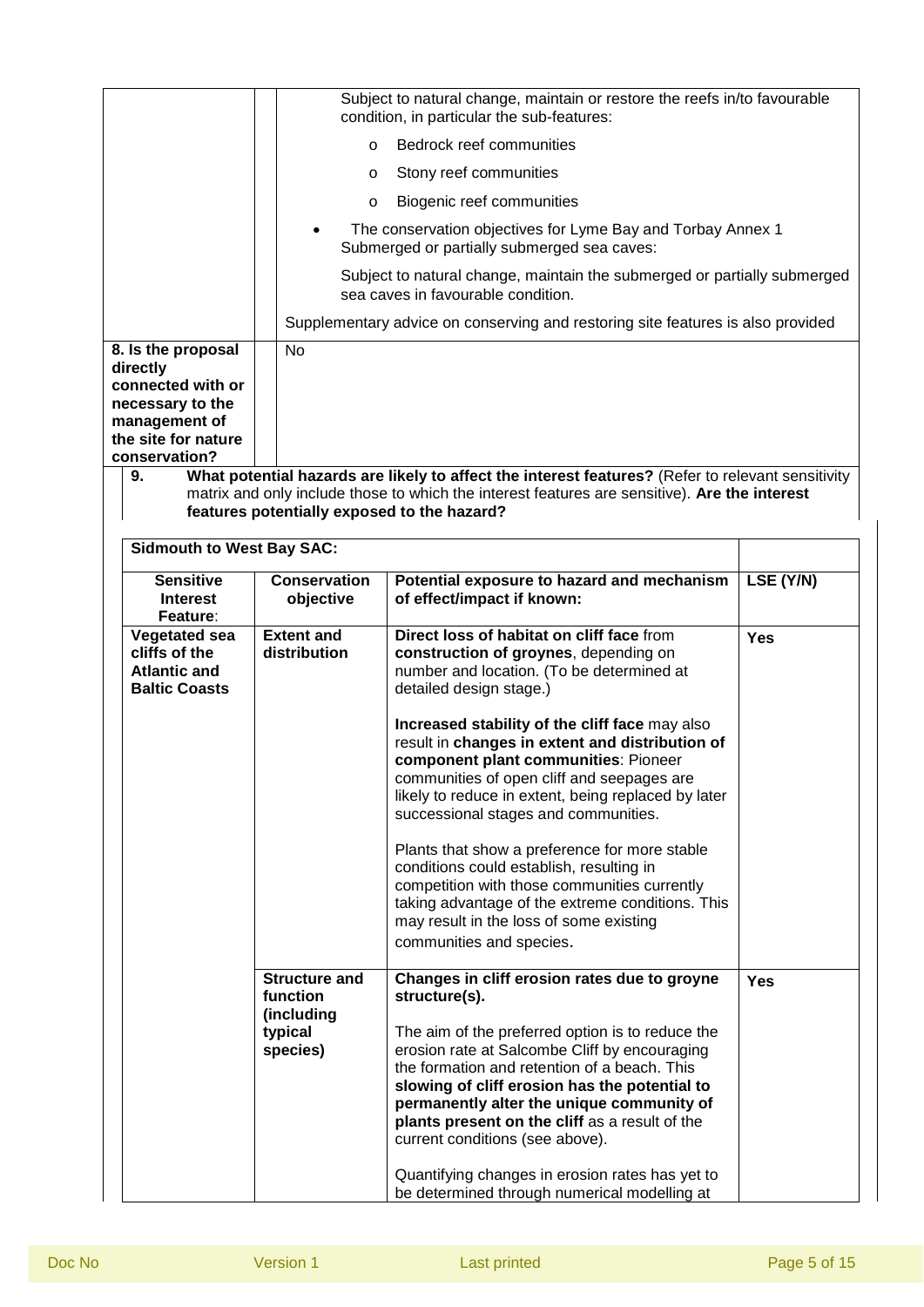|                                                                                              |                                                                                                                                                                                                                                                                                                                                                                                                                                                                                                                                                                                                                                                                                                                                                                                                                                                                                                                                                | the design stage.                                                                                                                                                                                                                                                                                                                                                                                                                                                                      |            |
|----------------------------------------------------------------------------------------------|------------------------------------------------------------------------------------------------------------------------------------------------------------------------------------------------------------------------------------------------------------------------------------------------------------------------------------------------------------------------------------------------------------------------------------------------------------------------------------------------------------------------------------------------------------------------------------------------------------------------------------------------------------------------------------------------------------------------------------------------------------------------------------------------------------------------------------------------------------------------------------------------------------------------------------------------|----------------------------------------------------------------------------------------------------------------------------------------------------------------------------------------------------------------------------------------------------------------------------------------------------------------------------------------------------------------------------------------------------------------------------------------------------------------------------------------|------------|
|                                                                                              | <b>Supporting</b><br>processes<br>upon which the<br>habitat relies                                                                                                                                                                                                                                                                                                                                                                                                                                                                                                                                                                                                                                                                                                                                                                                                                                                                             | Construction of groyne(s), modification to<br>river training wall (RTW) and East Pier<br>Groyne (EPG) will all result in changes to<br>coastal processes acting on the SAC<br>immediately east of the River Sid.<br>Groyne(s) within the SAC will affect sediment<br>movement alongshore west to east and east to<br>west.<br>Modifications to RTW and EPG could have a<br>positive effect by partially restoring sediment<br>movement between the town frontage and the<br><b>SAC</b> | <b>Yes</b> |
| <b>Tilio-Acerion</b><br>forests of<br>slopes, screes<br>and ravines.<br>*Priority<br>feature | Extent and<br>On consultation with Natural England for this<br>No<br>HRA, it has been advised that this habitat is<br>distribution;<br>currently absent from the SAC in this location.<br>Structure and<br>function<br>Any impacts resulting from the BMP are<br>therefore likely to be negligible.<br>(including typical<br>species);<br>In the longer term, slower rates of cliff erosion<br>Supporting<br>may have a positive effect on this habitat by<br>providing more favourable conditions for the<br>processes upon<br>which the<br>development of this habitat (at the expense of<br>habitat relies<br>the vegetated sea cliffs habitat as discussed<br>above) but this will depend on the cliff<br>readjusting to a shallower angle of repose in<br>order to support the growth of woody species.<br>The overall effect on this habitat is therefore<br>likely to be 'no effect' or, in the much longer<br>term, a positive effect. |                                                                                                                                                                                                                                                                                                                                                                                                                                                                                        |            |
| <b>Annual</b><br>vegetation of<br>drift lines                                                | <b>Extent and</b><br>On consultation with Natural England for this<br>No<br>distribution;<br>HRA, it has been advised that this habitat is<br>currently absent from the SAC in this location<br>due to the absence of beach material above<br>Structure and<br>MHW.<br>function<br>(including typical<br>species);<br>Longer term there may be possible positive<br>effects on this feature if a higher/wider beach<br>Supporting<br>develops and is retained.<br>processes upon<br>which the<br>habitat relies                                                                                                                                                                                                                                                                                                                                                                                                                                |                                                                                                                                                                                                                                                                                                                                                                                                                                                                                        |            |
| <b>Lyme Bay and Torbay SAC</b>                                                               |                                                                                                                                                                                                                                                                                                                                                                                                                                                                                                                                                                                                                                                                                                                                                                                                                                                                                                                                                |                                                                                                                                                                                                                                                                                                                                                                                                                                                                                        |            |
| <b>Reef habitat</b>                                                                          | Extent and<br>distribution;<br>Structure and<br>function<br>(including typical<br>species);<br>Supporting<br>processes upon<br>which the<br>habitat relies.                                                                                                                                                                                                                                                                                                                                                                                                                                                                                                                                                                                                                                                                                                                                                                                    | There are no pathways by which the works<br>proposed through the BMP could impact this<br>feature.                                                                                                                                                                                                                                                                                                                                                                                     | No         |
| Submerged or<br>partially                                                                    | <b>Extent and</b><br>distribution;                                                                                                                                                                                                                                                                                                                                                                                                                                                                                                                                                                                                                                                                                                                                                                                                                                                                                                             | There is only one sea cave in proximity to the<br>BMP area, at Beer Head. The remainder are in                                                                                                                                                                                                                                                                                                                                                                                         | <b>No</b>  |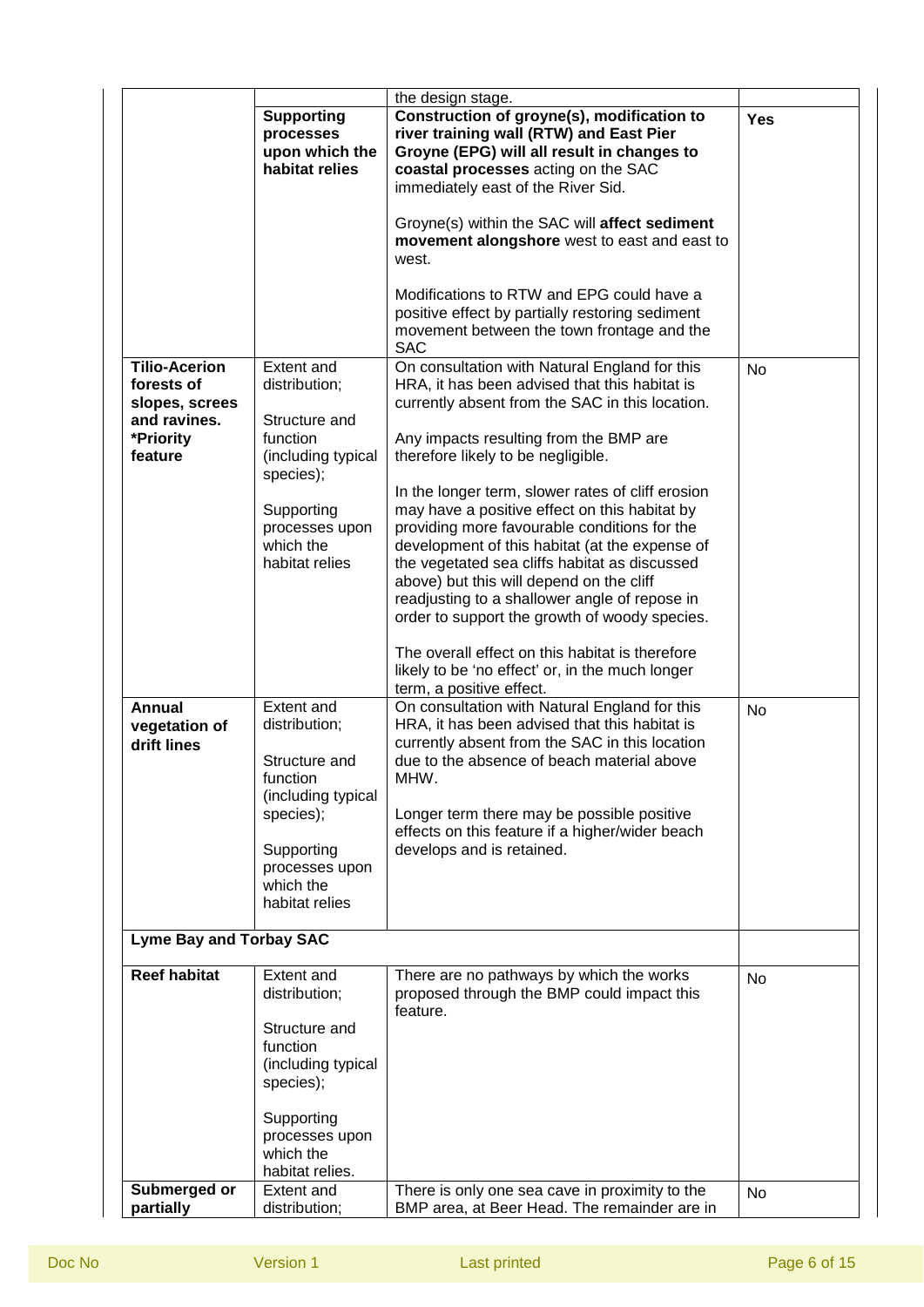| submerged sea                                                                                                                                                                                                                                         |                                                                                                                                                                                                                                                                                                                                                                                                                                                                                                                                                                                                                                                                                                                                                                                                                                                                                                                                                                                                                                                                                                                                                                                                                                                                                                                                                                                                                                                                                                                                                                                                                                                                                                                                                                | the Torbay area over 20km to the SW.                                                                                                                                                                                                                                |  |
|-------------------------------------------------------------------------------------------------------------------------------------------------------------------------------------------------------------------------------------------------------|----------------------------------------------------------------------------------------------------------------------------------------------------------------------------------------------------------------------------------------------------------------------------------------------------------------------------------------------------------------------------------------------------------------------------------------------------------------------------------------------------------------------------------------------------------------------------------------------------------------------------------------------------------------------------------------------------------------------------------------------------------------------------------------------------------------------------------------------------------------------------------------------------------------------------------------------------------------------------------------------------------------------------------------------------------------------------------------------------------------------------------------------------------------------------------------------------------------------------------------------------------------------------------------------------------------------------------------------------------------------------------------------------------------------------------------------------------------------------------------------------------------------------------------------------------------------------------------------------------------------------------------------------------------------------------------------------------------------------------------------------------------|---------------------------------------------------------------------------------------------------------------------------------------------------------------------------------------------------------------------------------------------------------------------|--|
| caves                                                                                                                                                                                                                                                 | Structure and<br>function<br>(including typical<br>species);<br>Supporting<br>processes upon<br>which the<br>habitat relies                                                                                                                                                                                                                                                                                                                                                                                                                                                                                                                                                                                                                                                                                                                                                                                                                                                                                                                                                                                                                                                                                                                                                                                                                                                                                                                                                                                                                                                                                                                                                                                                                                    | There are no pathways by which the works<br>proposed through the BMP could impact this<br>feature.                                                                                                                                                                  |  |
| 10.                                                                                                                                                                                                                                                   |                                                                                                                                                                                                                                                                                                                                                                                                                                                                                                                                                                                                                                                                                                                                                                                                                                                                                                                                                                                                                                                                                                                                                                                                                                                                                                                                                                                                                                                                                                                                                                                                                                                                                                                                                                |                                                                                                                                                                                                                                                                     |  |
| a) Alone?<br>(explain<br>conclusion, e.g. in<br>relation to de<br>minimis criteria)                                                                                                                                                                   | Is the potential scale or magnitude of any effect likely to be significant?<br>Yes.<br>The Sidmouth BMP will potentially have a likely significant effect on designated<br>features.<br>The aim of the preferred option, is to create and maintain a wider beach across<br>the whole BMP frontage, modify the training wall and add new groyne(s) at east<br>beach in order to maintain a wider beach which will slow down cliff erosion rates.<br>This will have a potential significant effect on the feature 1230 Vegetated sea<br>cliffs of the Atlantic and Baltic Coasts in this location. There is potential to<br>permanently alter the unique community of plants present that appear on the cliff<br>as a result of the unstable conditions. Erosion rate modelling is yet to be<br>undertaken at the design stage.<br>Whilst stabilisation of the cliff will have a negative effect on the vegetated sea cliff<br>feature, stabilisation is unlikely to have any negative affect on 9180 Tilio-Acerion<br>forests of slopes, screes and ravines *priority feature. In the long term,<br>stabilisation of the cliff may provide more favourable conditions to promote the<br>development of this habitat, at the expense of vegetated sea cliffs.<br>A wider, more stable beach providing greater wave protection, may also promote<br>favourable conditions for development of the 1210 Annual vegetation of drift lines<br>habitat.<br>The BMP is likely to have a significant effect on designated feature 1230<br>Vegetated sea cliffs of the Atlantic and Baltic Coasts, and an Appropriate<br>Assessment will therefore be required at the detailed design stage. (Mitigation<br>measures will need to be considered as part of this process.) |                                                                                                                                                                                                                                                                     |  |
| b) In combination<br>with other<br>Environment<br>Agency<br>permissions and/or<br>other plans or<br>projects?<br>(Explain conclusion<br>and which<br>plans/projects have<br>been included,<br>including those<br>associated with<br>other functions). | <b>No</b>                                                                                                                                                                                                                                                                                                                                                                                                                                                                                                                                                                                                                                                                                                                                                                                                                                                                                                                                                                                                                                                                                                                                                                                                                                                                                                                                                                                                                                                                                                                                                                                                                                                                                                                                                      |                                                                                                                                                                                                                                                                     |  |
| c) In combination<br>with permissions<br>and/or<br>plans/projects of<br>other Competent<br>Authorities?                                                                                                                                               | <b>Yes</b><br>Management Plan:<br>$\circ$                                                                                                                                                                                                                                                                                                                                                                                                                                                                                                                                                                                                                                                                                                                                                                                                                                                                                                                                                                                                                                                                                                                                                                                                                                                                                                                                                                                                                                                                                                                                                                                                                                                                                                                      | The following plans are considered to have the potential to interact with the Beach<br>The East Devon New Local Plan 2013-2031.<br>The Port Royal area is proposed for redevelopments along the<br>western bank of the River Sid. This will be protected by planned |  |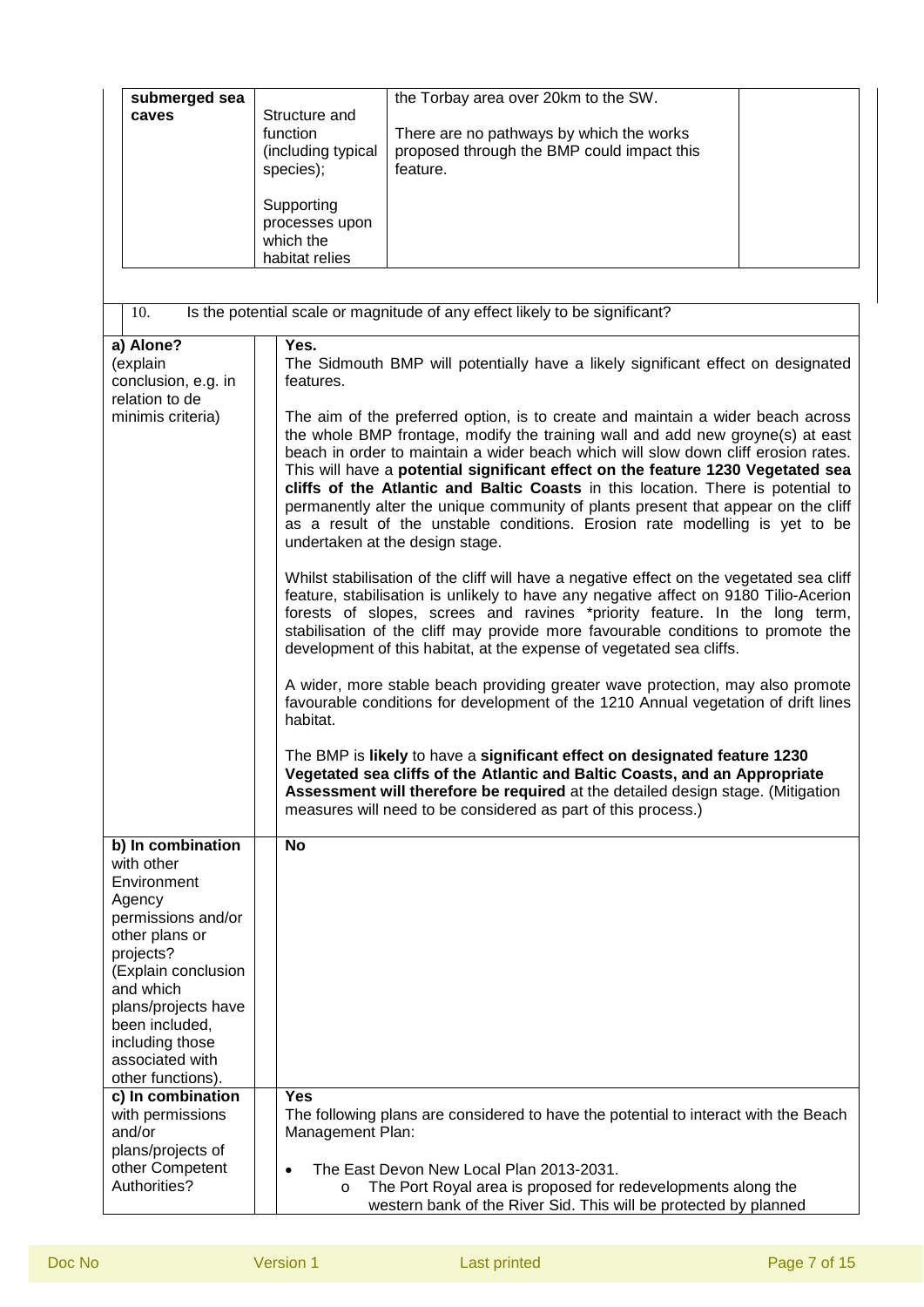| (Explain conclusion                       | FCERM activities in the BMP.                                                            |
|-------------------------------------------|-----------------------------------------------------------------------------------------|
| and which                                 | Heading into the design phase of this BMP, there may be other future<br>$\bullet$       |
| plans/projects have                       | projects, development proposals and plans that will need to be considered.              |
| been included. See                        |                                                                                         |
| Appendix 23 for                           |                                                                                         |
| further                                   |                                                                                         |
|                                           |                                                                                         |
| information).                             |                                                                                         |
|                                           |                                                                                         |
| Include list of other                     |                                                                                         |
| Competent                                 |                                                                                         |
| Authorities that                          |                                                                                         |
| have been                                 |                                                                                         |
| consulted and what                        |                                                                                         |
| their comments                            |                                                                                         |
| were in relation to                       |                                                                                         |
| the decision on                           |                                                                                         |
| likely significant                        |                                                                                         |
| effect.                                   |                                                                                         |
| 11. Conclusion:                           | <b>Yes</b>                                                                              |
| Is the proposal                           |                                                                                         |
| likely to have a                          | There is a clear case to conclude that the Sidmouth & East Beach Management             |
| significant effect                        | Plan is likely to have a significant effect alone and in combination with local         |
| 'alone and/or in                          | development proposals/ other potential unknown future plans on Sidmouth                 |
| combination' on a                         | to West Bay SAC.                                                                        |
| European site?                            |                                                                                         |
| (Justification -                          | The construction of new groynes, modification to river training wall (RTW) and          |
| attach any relevant                       | East Pier Groyne (EPG) will increase stability of the cliff, change cliff erosion rates |
| supporting                                | and change coastal processes which are likely to have a significant effect on           |
| information and the                       | following conservation objectives for 1230 vegetated sea cliffs of the Atlantic         |
| reasons for coming                        | and Baltic Coasts.                                                                      |
| to the particular                         |                                                                                         |
| conclusion)                               | <b>Extent and distribution</b>                                                          |
|                                           | <b>Direct loss of habitat</b><br>↘                                                      |
|                                           |                                                                                         |
|                                           | Structure and function (including typical species)                                      |
|                                           | $\triangleright$ Changes in cliff erosion rates                                         |
|                                           |                                                                                         |
|                                           | Supporting processes upon which the habitat relies                                      |
|                                           | $\triangleright$ Changes to coastal processes                                           |
|                                           |                                                                                         |
| 12.<br>Justificati                        |                                                                                         |
| on for                                    |                                                                                         |
| <b>Reduced</b>                            |                                                                                         |
| <b>Consultati</b>                         |                                                                                         |
| on review                                 |                                                                                         |
| process:                                  |                                                                                         |
| A brief justification                     |                                                                                         |
| should be written                         |                                                                                         |
| outlining why each                        |                                                                                         |
| application is                            |                                                                                         |
| thought to be minor                       |                                                                                         |
| or large/complex,                         |                                                                                         |
|                                           |                                                                                         |
| and thus why you                          |                                                                                         |
| are sending to                            |                                                                                         |
| Natural England for<br>either information |                                                                                         |
| or consultation.                          |                                                                                         |
| Name of                                   |                                                                                         |
| 13.<br>EA                                 | Date:                                                                                   |
| Officer:                                  |                                                                                         |
|                                           |                                                                                         |
| <natural<br>14.</natural<br>              | For use when the Appendix 11 is to be sent to Natural England for consultation          |
|                                           |                                                                                         |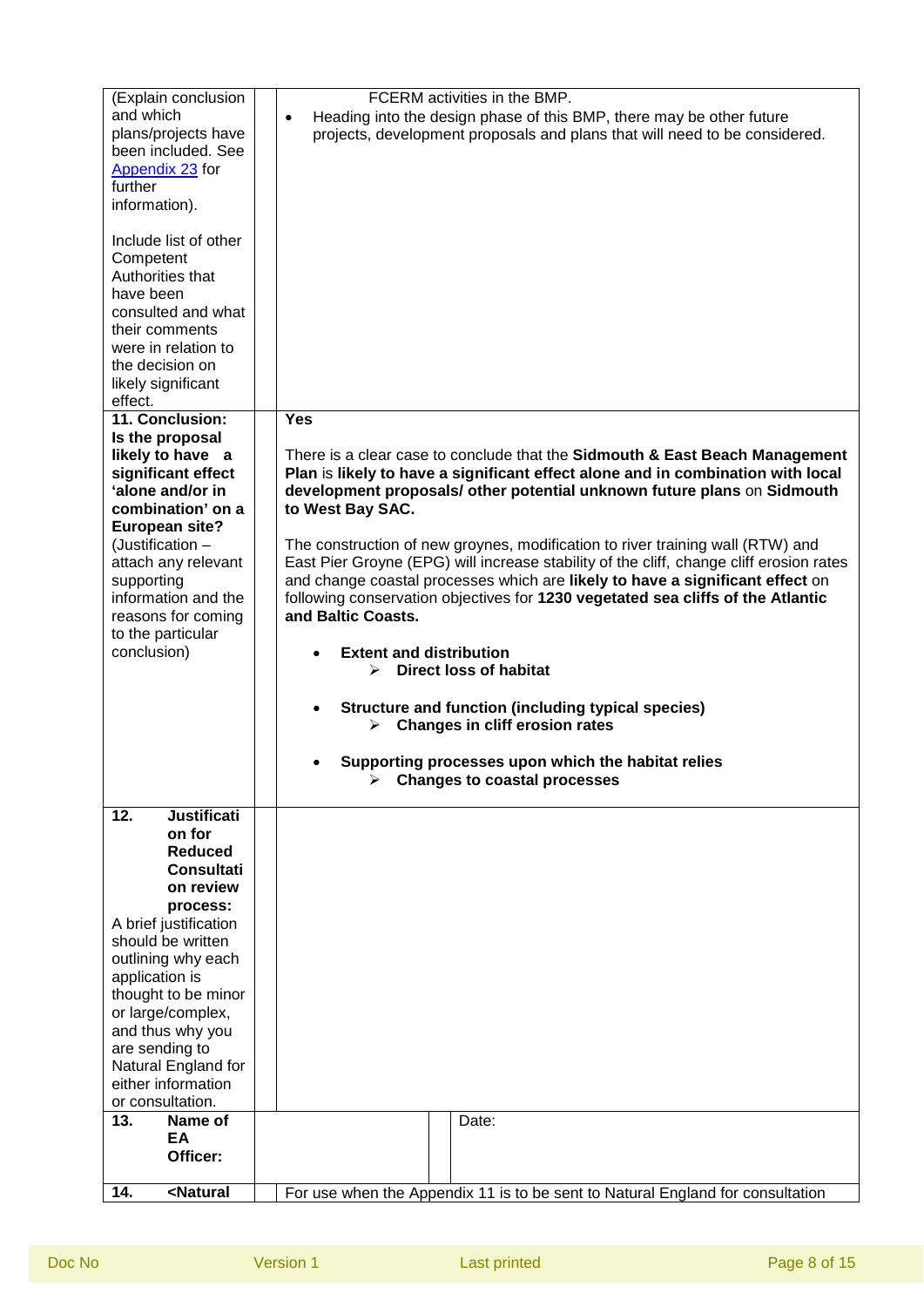| England/C<br><b>CW</b><br>comment<br><b>on</b><br>assessme<br>nt:                                                                                                                       | We are in broad agreement with the conclusions of this assessment of likely<br>significant effect. We therefore advise that appropriate assessment will be<br>required but that it will not be possible to undertake such an assessment until the<br>further information is available at the detailed design stage.<br>At that stage we recommend that the scheme design is informed by this<br>assessment and seeks to minimise the identified likely significant effects on the<br>"vegetated sea cliff" SAC feature in order to avoid an adverse effect on the<br>integrity of the SAC. |                   |  |
|-----------------------------------------------------------------------------------------------------------------------------------------------------------------------------------------|--------------------------------------------------------------------------------------------------------------------------------------------------------------------------------------------------------------------------------------------------------------------------------------------------------------------------------------------------------------------------------------------------------------------------------------------------------------------------------------------------------------------------------------------------------------------------------------------|-------------------|--|
| (If the Natural<br>England/ officer<br>disagrees with the<br>conclusion of 10c,<br>please include<br>details of the other<br>Competent<br>Authorities which<br>should be<br>consulted)> |                                                                                                                                                                                                                                                                                                                                                                                                                                                                                                                                                                                            |                   |  |
| <name of<br="">15.<br/><b>Natural</b><br/>England/C<br/><b>CW</b><br/>Officer:&gt;</name>                                                                                               | Amanda Newsome                                                                                                                                                                                                                                                                                                                                                                                                                                                                                                                                                                             | Date:<br>28/11/16 |  |
| IF THE PROPOSAL IS LIKELY TO HAVE A SIGNIFICANT EFFECT AN APPROPRIATE ASSESSMENT<br>WILL BE REQUIRED (see part B for suggested scope).                                                  |                                                                                                                                                                                                                                                                                                                                                                                                                                                                                                                                                                                            |                   |  |

#### **Part B - SUGGESTED SCOPE OF THE APPROPRIATE ASSESSMENT**:

The HR01 screening assessment has concluded that the Sidmouth and East Beach Management Plan has the potential to have a likely significant effect on a European Site through the following potential impacts:

**Sidmouth to West Bay SAC:**

•

**1230 Vegetated sea cliffs of the Atlantic and Baltic Coasts**

- **Extent and distribution** 
	- **Direct loss of habitat**
- **Structure and function (including typical species) Changes in cliff erosion rates**
- **Supporting processes upon which the habitat relies Changes to coastal processes**

As a result, the appropriate assessment process will aim to refine any proposed design to minimise its effect on the SAC and in particular the vegetated sea cliff feature.

The following will be undertaken in support of the appropriate assessment and feed into the detailed design of the BMP:

- The scope of the appropriate assessment must be agreed with Natural England as the Statutory Nature Conservation Body, also MMO as Competent Authority and any other competent authorities involved;
- Characterise the BMP area in relation to the qualifying features and their conservation objectives;
- Additional surveys with detailed methodology agreed with Natural England, including;
	- Design stage erosion rate numerical modelling. Modelling will determine likely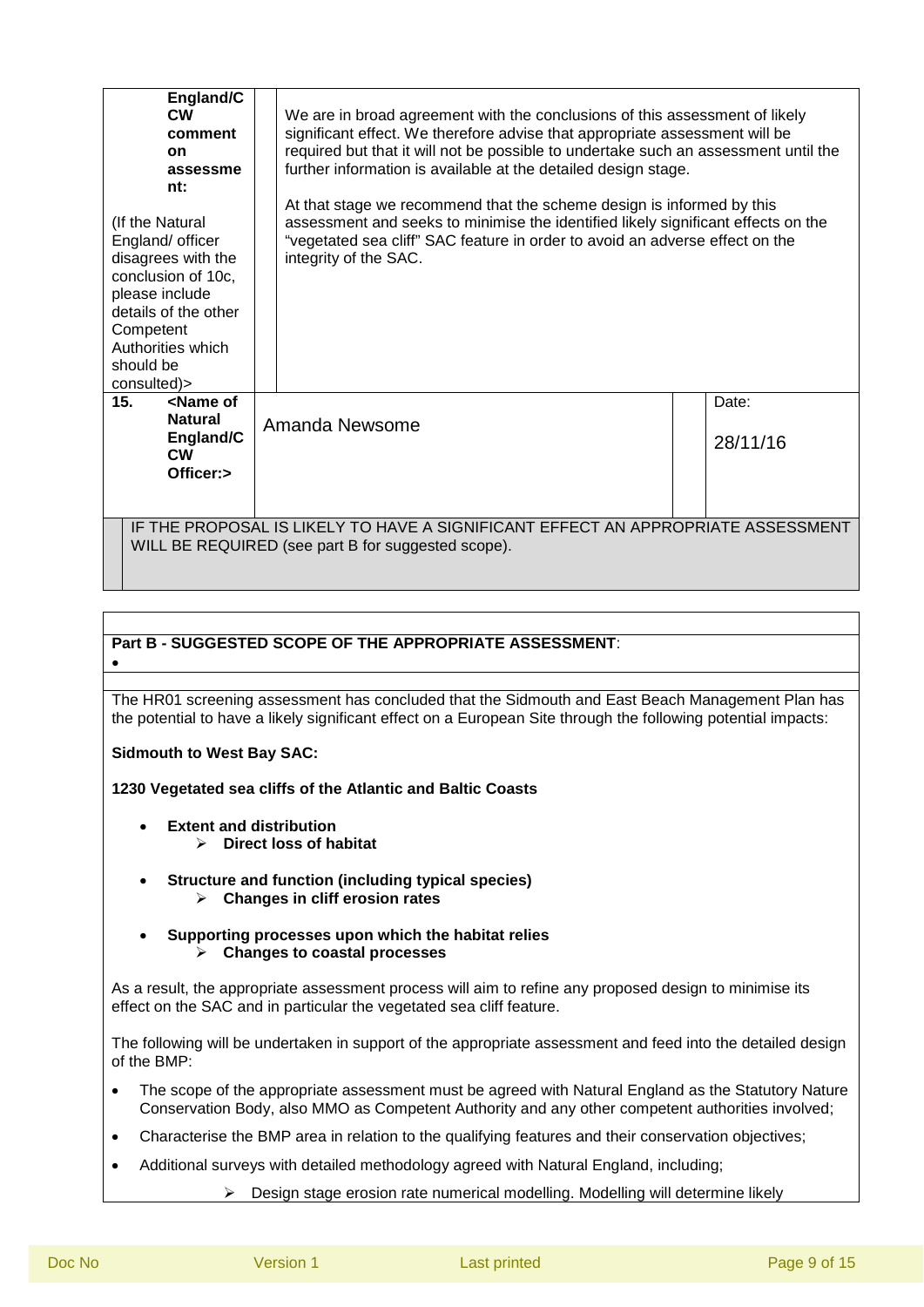significant effect. As the beach management plan does not aim to prevent cliff erosion, rather just slow it down. Modelling erosion rates will assist to quantify and discount or justify any likely significant effect from slowing cliff erosion rates.

- Detailed description of plan/project;
- Assess each likely impact on the qualifying features;
	- $\triangleright$  compare with historical data
	- $\triangleright$  predict impacts.
- Determine the extent to which each possible impact can be avoided or mitigated;
- Consider any future development proposals, project and plans that will need to be considered that may pose in-combination effects on designated features, including:
	- The East Devon New Local Plan 2013-2031:
		- $\triangleright$  The Port Royal area is proposed for redevelopments along the western bank of the River Sid. This will be protected by planned FCERM activities in the BMP.
	- Heading into the design phase of this BMP, there may be other future projects, development proposals and plans that will need to be considered.

| 16. Name of Natural England Officer:   Amanda Newsome | Date:23/01/17 |
|-------------------------------------------------------|---------------|
|                                                       |               |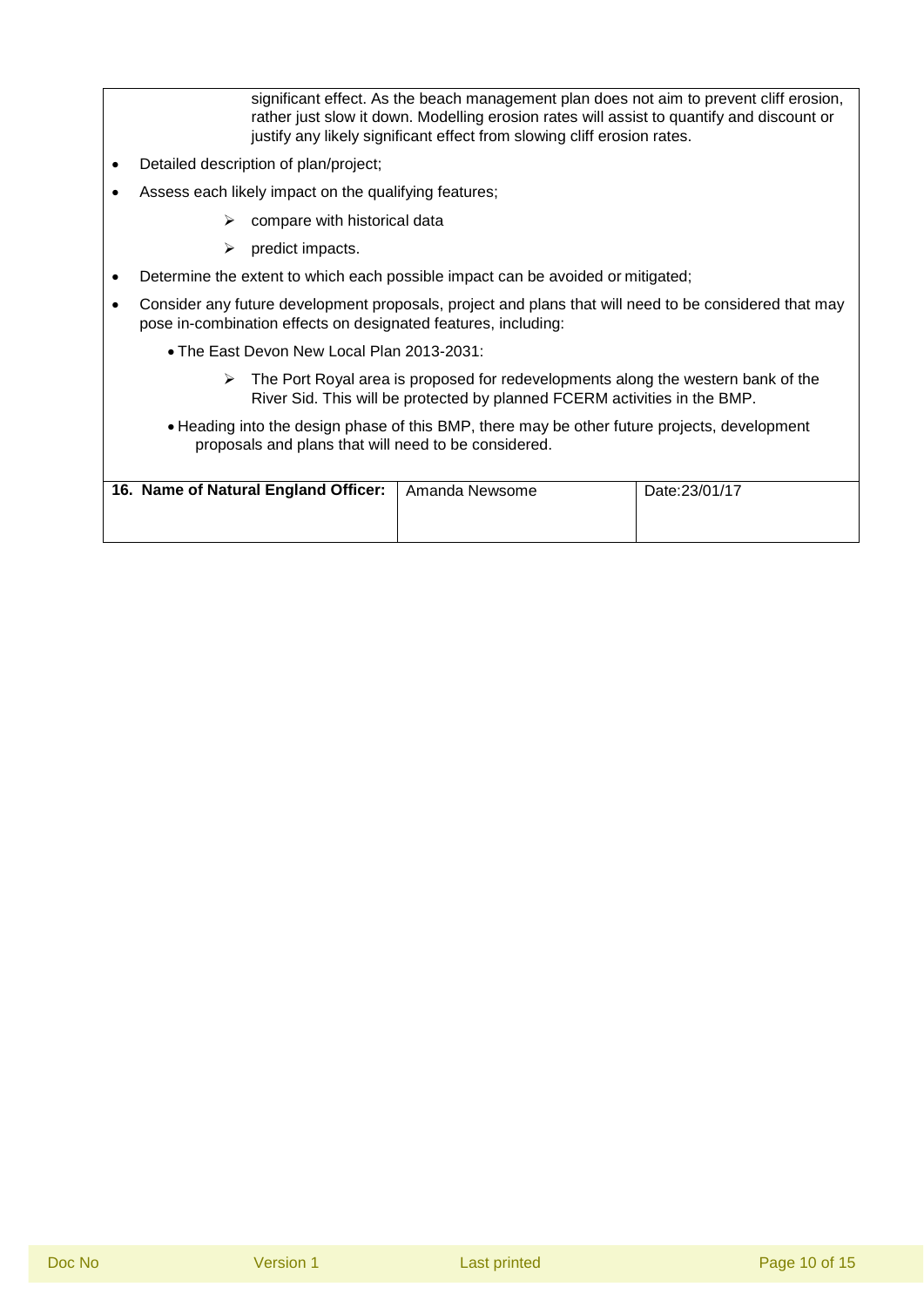References

JNCC, 2016. Sidmouth to West Bay SAC. Viewed online 26/9/2016 at: [http://jncc.defra.gov.uk/protectedsites/sacselection/sac.asp?eucode=UK0019864.](http://jncc.defra.gov.uk/protectedsites/sacselection/sac.asp?eucode=UK0019864)

JNCC, 2016. Lyme Bay to West Bay SAC. Viewed online 26/9/2016 at: <http://jncc.defra.gov.uk/protectedsites/sacselection/sac.asp?EUCode=UK0030372>

Natural England, 2016. Sidmouth to Beer SSSI, Unit 1 River Sid to Weston mouth Foreshore. Viewed online 20/9/2016 at

[https://designatedsites.naturalengland.org.uk/SiteUnitList.aspx?SiteCode=s1002767&SiteName=](https://designatedsites.naturalengland.org.uk/SiteUnitList.aspx?SiteCode=s1002767&SiteName=&countyCode=&responsiblePerson) [&countyCode=&responsiblePerson=](https://designatedsites.naturalengland.org.uk/SiteUnitList.aspx?SiteCode=s1002767&SiteName=&countyCode=&responsiblePerson)

Natural England, 2015. Marine conservation advice for Site of Community Importance: Lyme Bay and Torbay (UK0030372) Viewed online 16/11/2016 at http://publications.naturalengland.org.uk/publication/4715163420721152?category=53740020716 01152

Natural England, 2015. Marine conservation advice for Site of Community Importance: DRAFT Supplementary advice on conserving and restoring site features. Viewed online 16/11/2016 at [https://www.gov.uk/government/uploads/system/uploads/attachment\\_data/file/454921/Lyme\\_Bay](https://www.gov.uk/government/uploads/system/uploads/attachment_data/file/454921/Lyme_Bay_and_Torbay_SCI_supplementary_advice.PDF) and Torbay SCI supplementary advice.PDF

Natural England 2014. European Site Conservation Objectives for Sidmouth to West Bay SAC (UK0019864).

http://publications.naturalengland.org.uk/publication/5076579893903360?category=53740020716 01152

Natural England, 2014. Sidmouth to West Bay Site Improvement Plan. Viewed online 27/9/2016 at [http://publications.naturalengland.org.uk/file/5753086020681728.](http://publications.naturalengland.org.uk/file/5753086020681728)

Natural England 2013. Lyme Bay and Torbay candidate Special Area of Conservation: Formal advice under Regulation 35(3) of The Conservation of Habitats and Species (Amendment). Regulations 2012: Viewed online 16/11/2016 at http://publications.naturalengland.org.uk/publication/3263526

West I, 2016. Geology of the Wessex Coast of Southern England. Sidmouth to Ladram Bay, Devon. Faculty of Natural and Environmental Sciences, Southampton University. Viewed online 4/10/2016 at [http://www.southampton.ac.uk/~imw/Sidmouth-Devon.htm](http://www.southampton.ac.uk/%7Eimw/Sidmouth-Devon.htm)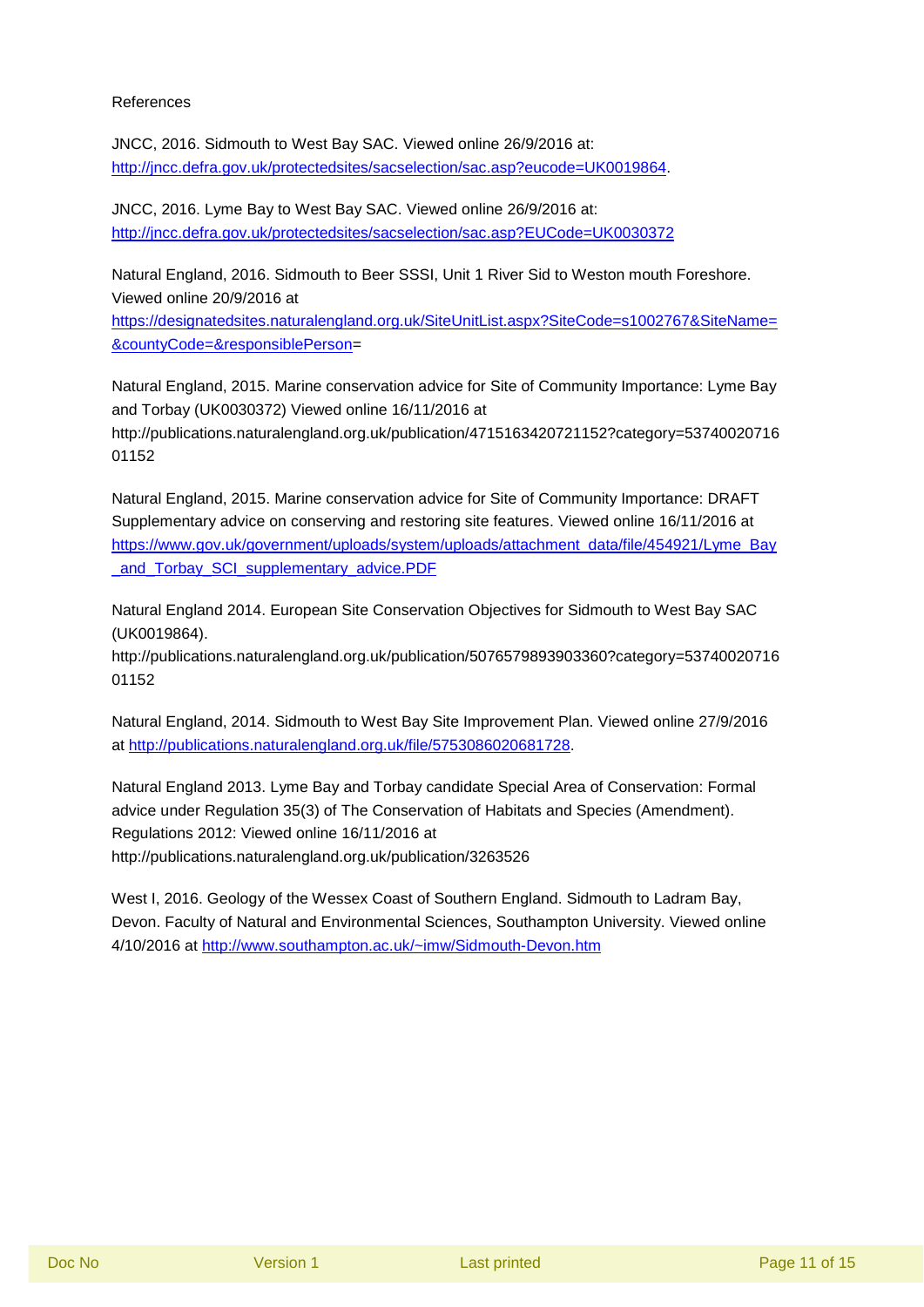# ch<sub>2m</sub>





Figure 1a Sidmouth & East Beach Management Plan extent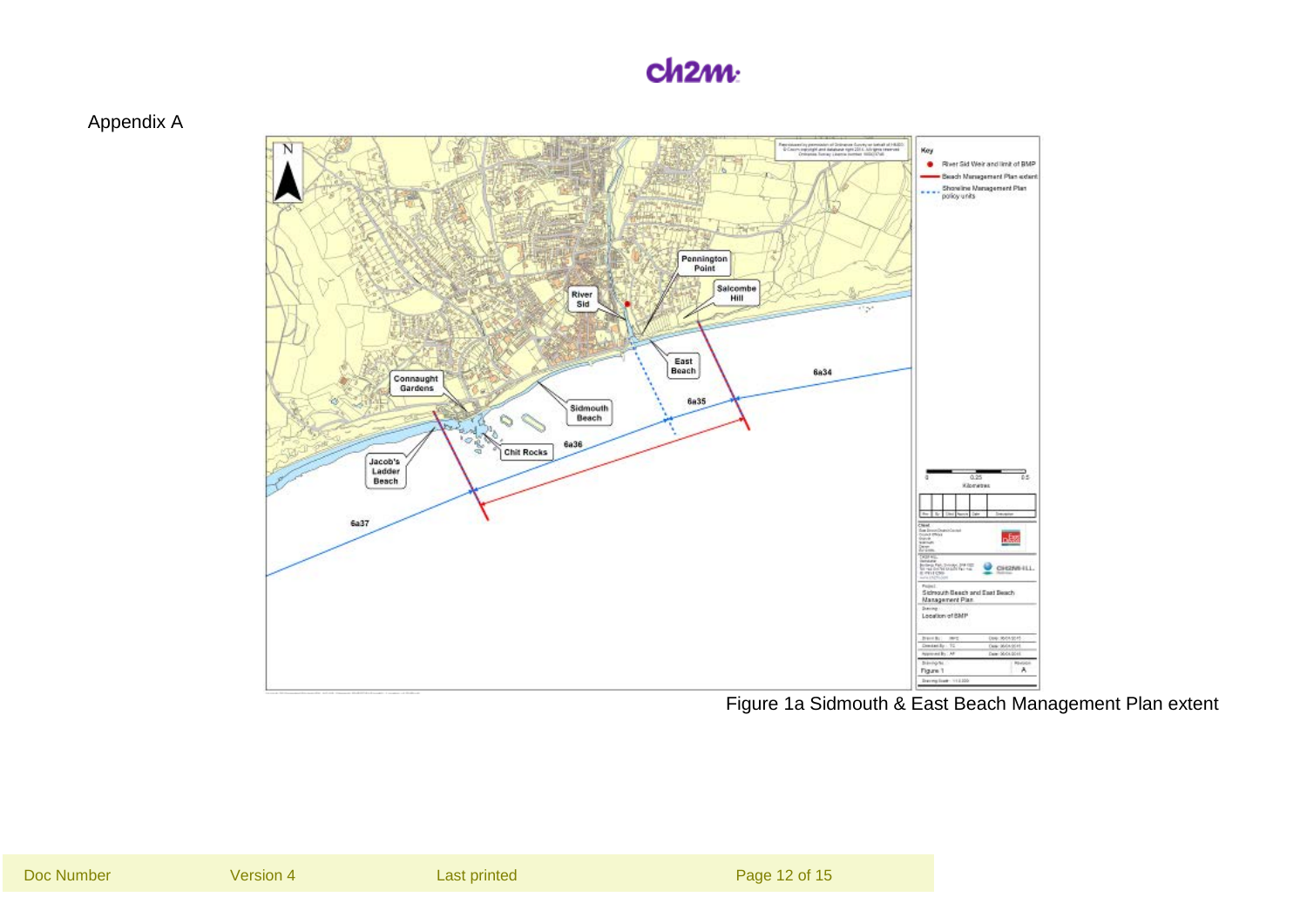

Figure 1b Sidmouth & East Beach Management Plan key features.